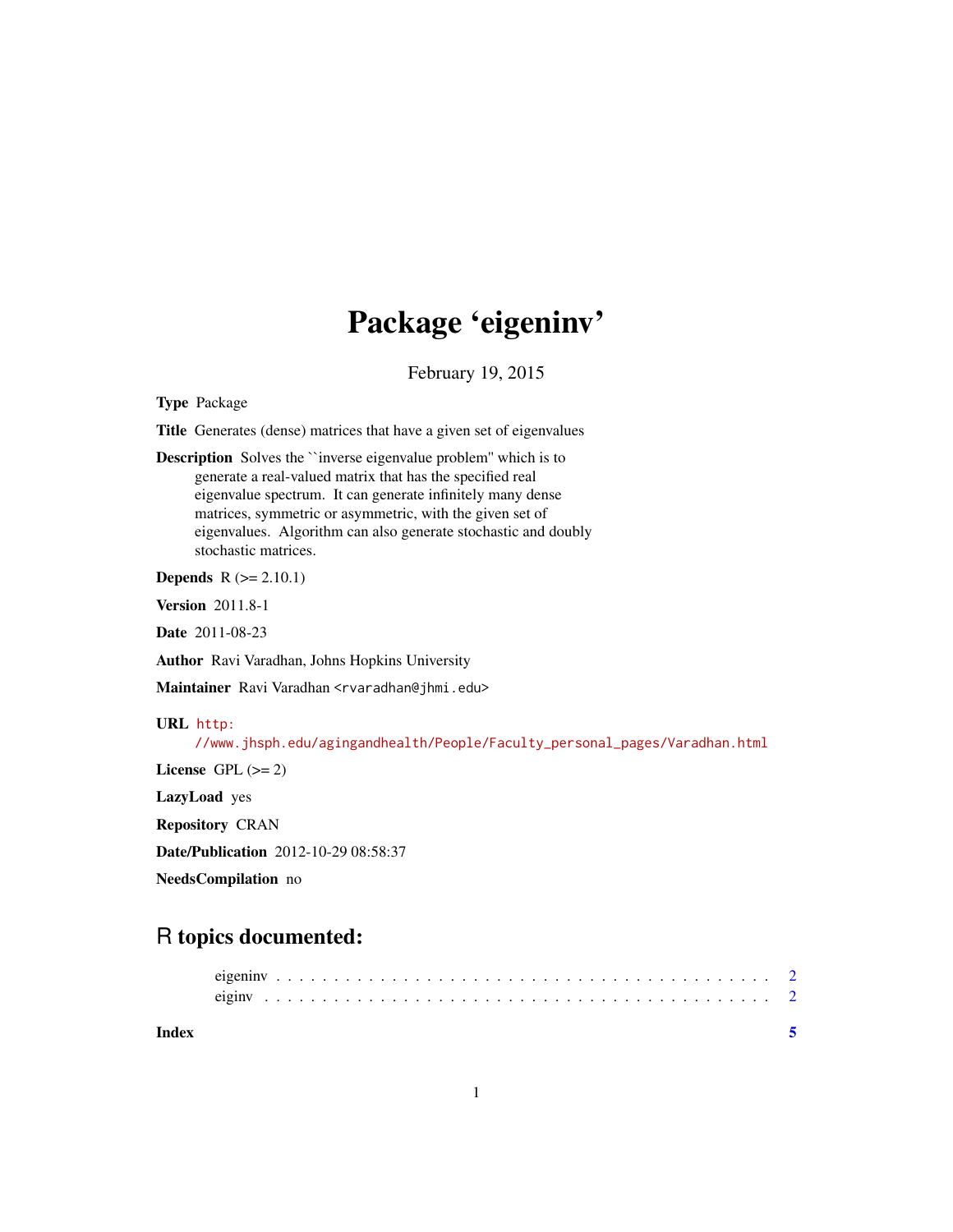#### <span id="page-1-0"></span>Description

Solves the "inverse eigenvalue problem" which is to generate a real-valued matrix that has the specified real eigenvalue spectrum. It uses the Soules' matrix. It can generate infinitely many dense matrices, symmetric or asymmetric, with the given set of eigenvalues. Algorithm can also generate stochastic and doubly stochastic matrices, which have the property that their elements are probability measures and that the row sums and colum sums (for doubly stochastic) are equal to 1.

#### Details

| Package:  | eigeniny         |
|-----------|------------------|
| Type:     | Package          |
| Version:  | 2011             |
| Date:     | 2011-08-23       |
| License:  | GPL-2 or greater |
| LazyLoad: | yes              |

### Author(s)

Ravi Varadhan, Johns Hopkins University URL: http://www.jhsph.edu/agingandhealth/People/Faculty\_personal\_pages/Varadhan.html Maintainer: Ravi Varadhan <rvaradhan@jhmi.edu>

#### References

MQ Chen, L Han, and M Neumann, On single and double Soules matrices, *Linear Algebra Appl*, 416, p.88-110, 2006

MT Chu and GH Golub, Inverse Eigenvalue Problems, Oxford University Press, 2005

eiginv *Generate a (dense) matrix that has the given set of eigenvalues.*

### Description

Solves the "inverse eigenvalue problem" which is to generate a real-valued matrix that has the specified real eigenvalue spectrum. It uses the Soules' matrix.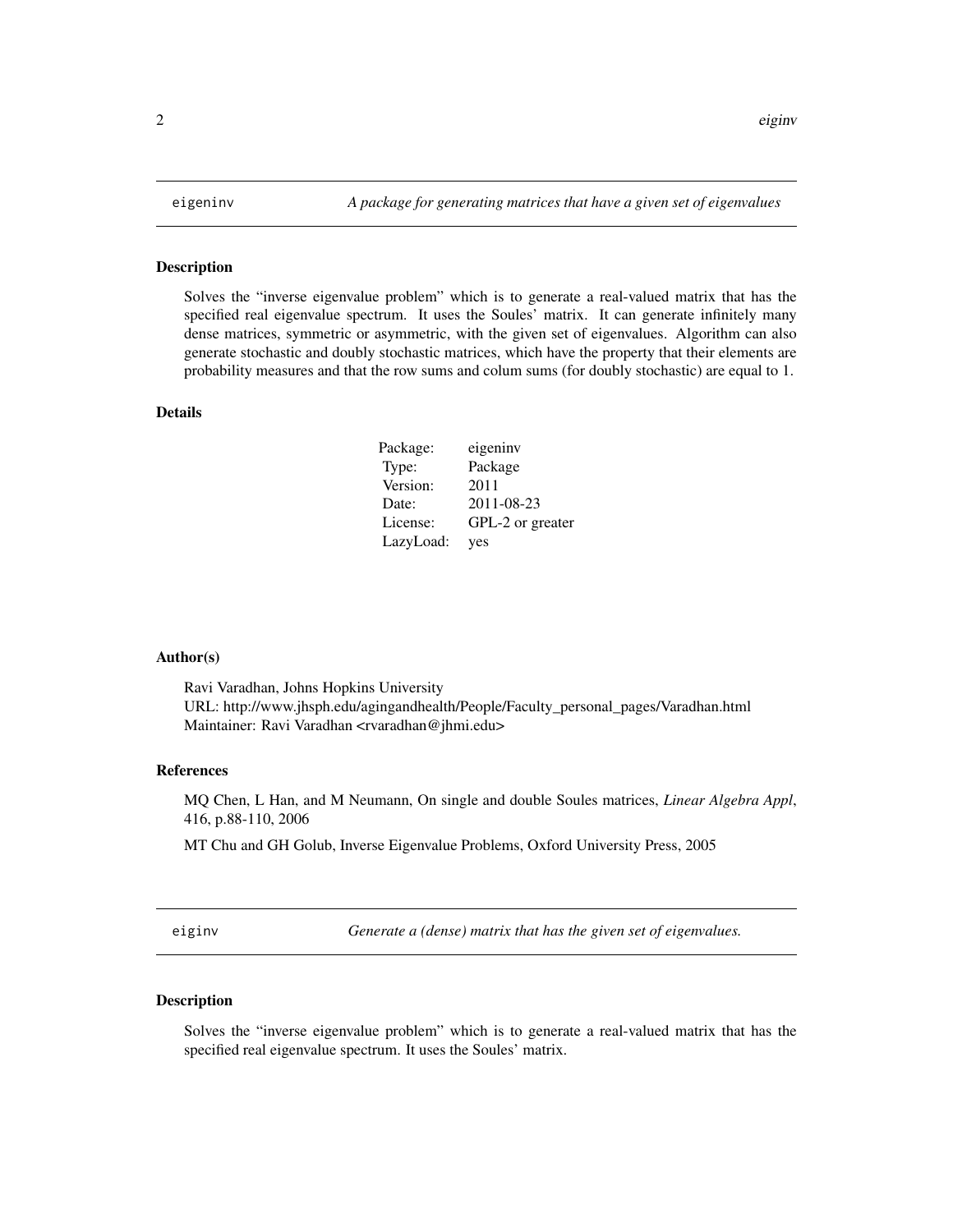#### eiginv 3

#### Usage

eiginv(evals, n, x, y, symmetric=FALSE, stochastic=FALSE)

#### Arguments

| evals        | A vector of eigenvalues. Must be real valued.                                                                                                                                                       |
|--------------|-----------------------------------------------------------------------------------------------------------------------------------------------------------------------------------------------------|
| n            | Dimension of the matrix to be generated. If n is missing, it is taken to be the<br>length of the evals                                                                                              |
| $\mathsf{x}$ | A real vector to be used for generating the intermediate Soules matrix. If miss-<br>ing, a randomly generated vector is used                                                                        |
| y            | A real vector to be used for generating the intermediate Soules matrix. If miss-<br>ing, a randomly generated vector is used. This vector is needed only for gener-<br>ating a non-symmetric matrix |
| symmetric    | A logical variable indicating whether to generate a symmetric matrix (TRUE) or<br>not (FALSE). Default is FALSE                                                                                     |
| stochastic   | A logical variable indicating whether to generate a stochastic matrix (TRUE) or<br>not (FALSE). Default is FALSE                                                                                    |

#### Details

The algorithm of Chen et al. (2006) is used to generate symmetric and non-symmetric Soules matrices. A random seed vector(s) is(are) used, if none is specified by the user. It is, however, not necessary to specify the seed vector(s). To replicate the same matrix, for a given set of eigenvalues, the user should initialize the random seed (see example below). The algorithm is quite efficient, and it can generate large matrices quite quickly. Algorithm can also generate stochastic and doubly stochastic matrices, which have the property that their elements are probability measures and that the row sums and colum sums (for doubly stochastic) are equal to 1. These matrices are useful for studying Markov chains. Since the eigenvalues of stochastic matrices are in [0, 1], only such values must be specified for evals, otherwise the elements of the generated matrix will not necessarily be probabilities.

This algorithm can generate infinitely many, dense matrices all of which have the given set of real eigenvalues.

#### Value

A matrix of dimension equal to either n or length(evals). This matrix has the property that its eigenvalues are the same as evals. When n is specified and is larger than length(evals), the generated matrix has a subset of eigenvalues that coincide with evals.

#### Author(s)

Ravi Varadhan <rvaradhan@jhmi.edu>, Johns Hopkins University URL:http://www.jhsph.edu/agingandhealth/People/Facult

#### References

MQ Chen, L Han, and M Neumann, On single and double Soules matrices, *Linear Algebra Appl*, 416, p.88-110, 2006

MT Chu and GH Golub, Inverse Eigenvalue Problems, Oxford University Press, 2005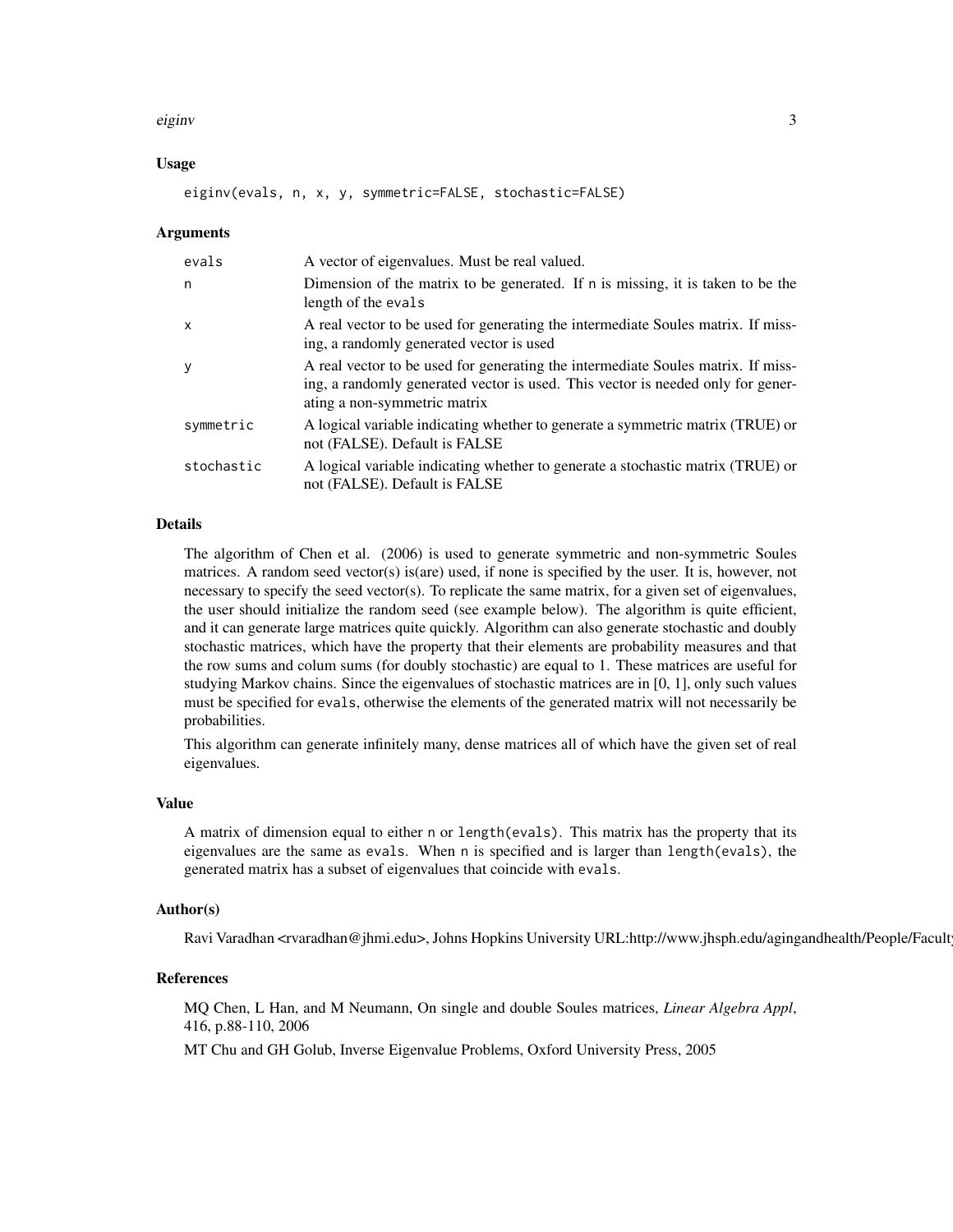### Examples

rowSums(B5) colSums(B5)

```
n < - 100evals <- sort(rnorm(n))
system.time(A <- eiginv(evals))
all.equal(evals, sort(eigen(A)$val))
ev \leftarrow -seq(1:6)set.seed(123)
B <- eiginv(ev)
eigen(B)$val
B2 <- eiginv(ev) # B and B2 will be different
all.equal(B, B2)
set.seed(123)
B3 <- eiginv(ev)
all.equal(B, B3) # will be identical
# Generate a stochastic matrix
n < -9evals <- c(1, 0.95, rev(sort(runif(n-2, 0, 0.9))))
B4 <- eiginv(evals, stoch=TRUE)
eigen(B4)$value
rowSums(B4)
# Generate a doubly stochastic matrix
B5 <- eiginv(evals, symm=TRUE, stoch=TRUE)
eigen(B5)$value
```